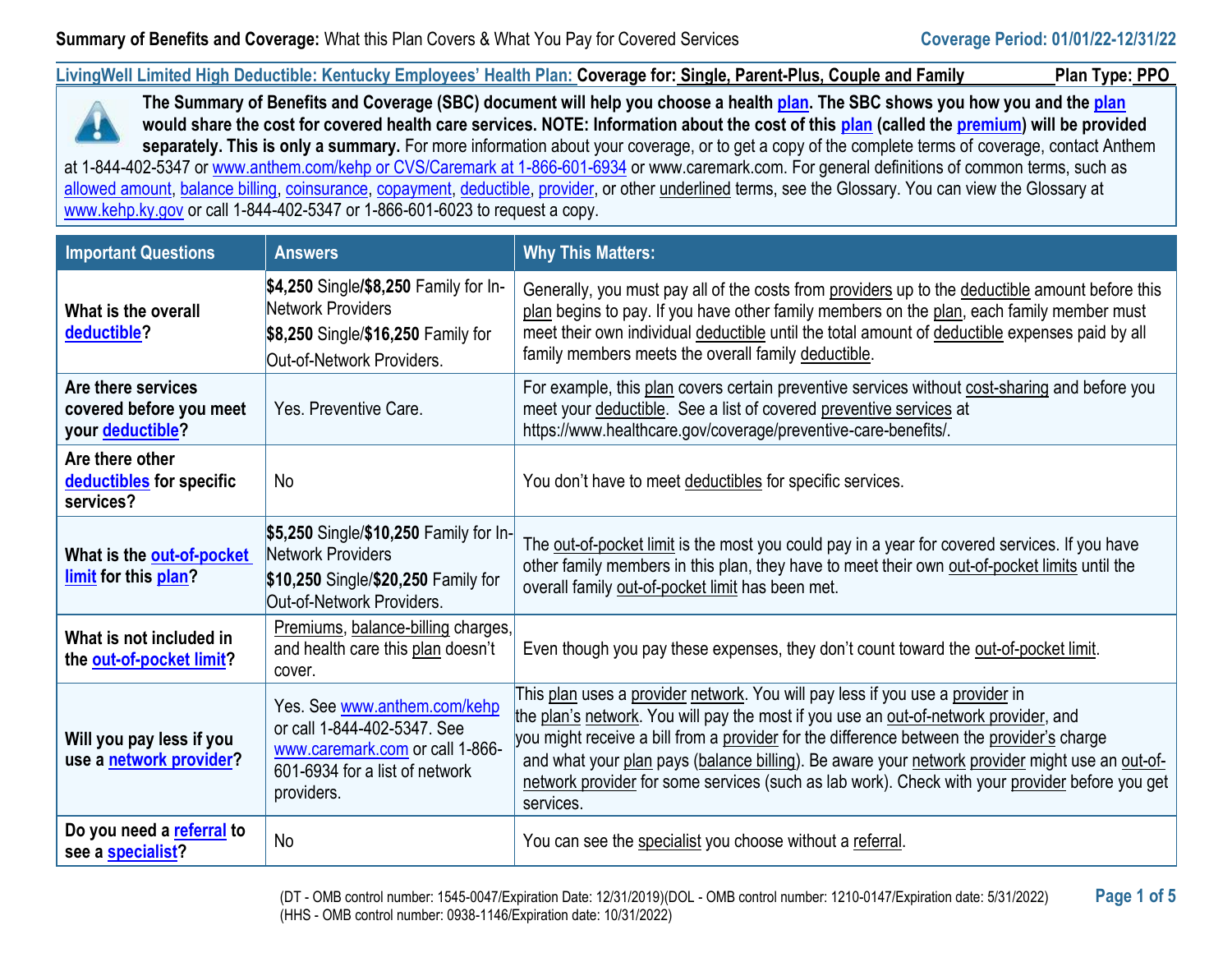All **[copayment](https://www.healthcare.gov/sbc-glossary/#copayment)** and **[coinsurance](https://www.healthcare.gov/sbc-glossary/#coinsurance)** costs shown in this chart are after your **[deductible](https://www.healthcare.gov/sbc-glossary/#deductible)** has been met, if a **[deductible](https://www.healthcare.gov/sbc-glossary/#deductible)** applies.  $\blacktriangle$ 

|                                                                                                                                                            | <b>What You Will Pay</b>                            |                                                                                                                    |                                                           | <b>Limitations, Exceptions, &amp; Other</b>                                                                                                                                                                                                                                                                                |  |
|------------------------------------------------------------------------------------------------------------------------------------------------------------|-----------------------------------------------------|--------------------------------------------------------------------------------------------------------------------|-----------------------------------------------------------|----------------------------------------------------------------------------------------------------------------------------------------------------------------------------------------------------------------------------------------------------------------------------------------------------------------------------|--|
| <b>Common Medical Event</b>                                                                                                                                | <b>Services You May Need</b>                        | <b>Network Provider</b><br>(You will pay the least)                                                                | <b>Out-of-Network Provider</b><br>(You will pay the most) | <b>Important Information</b>                                                                                                                                                                                                                                                                                               |  |
|                                                                                                                                                            | Primary care visit to treat an<br>injury or illness | 50% after deductible                                                                                               | 60% after deductible                                      |                                                                                                                                                                                                                                                                                                                            |  |
| If you visit a health care                                                                                                                                 | <b>Specialist visit</b>                             | 50% after deductible                                                                                               | 60% after deductible                                      |                                                                                                                                                                                                                                                                                                                            |  |
| provider's office or<br>clinic                                                                                                                             | Preventive care/screening/<br>immunization          | No charge                                                                                                          |                                                           | You may have to pay for services that aren't<br>preventive. Ask your provider if the services<br>needed are preventive. Then check what<br>your plan will pay for.                                                                                                                                                         |  |
| If you have a test                                                                                                                                         | Diagnostic test (x-ray, blood<br>work)              | 50% after deductible                                                                                               | 60% after deductible                                      |                                                                                                                                                                                                                                                                                                                            |  |
|                                                                                                                                                            | Imaging (CT/PET scans,<br>MRI <sub>s</sub> )        | 50% after deductible                                                                                               | 60% after deductible                                      |                                                                                                                                                                                                                                                                                                                            |  |
| If you need drugs to<br>treat your illness or<br>condition<br>More information about<br>prescription drug<br>coverage is available at<br>www.caremark.com. | Generic drugs - Tier 1                              | 50% after deductible for<br>a 30 or 90-day supply.                                                                 | 60% after deductible for a<br>30-day supply.              | 90-day supply, out-of-network is not<br>covered. Prescription coinsurance and<br>medical coinsurance both apply to the out-<br>of-pocket maximum limit for this plan. The<br>drug formulary (preferred drug list) is<br>located at www.kehp.ky.gov.<br>The maximum you will pay for a 30-day<br>supply of insulin is \$30. |  |
|                                                                                                                                                            | Formulary - Tier 2                                  | 50% after deductible for<br>a 30 or 90-day supply.                                                                 | 60% after deductible for a<br>30-day supply               | 90-day supply, out-of-network is not<br>covered. Prescription coinsurance and<br>medical coinsurance both apply to the out-<br>of-pocket maximum limit for this plan. The<br>drug formulary (preferred drug list) is<br>located at www.kehp.ky.gov.                                                                        |  |
|                                                                                                                                                            | Non-preferred brand drugs                           |                                                                                                                    |                                                           | Non-preferred brand drugs are excluded                                                                                                                                                                                                                                                                                     |  |
|                                                                                                                                                            | <b>Specialty drugs</b>                              | 50% after deductible for<br>30-day supply.<br>50% after deductible for<br>a 90-day supply mail<br>order or retail. | 60% after deductible<br>30-day supply only.               | Prescription coinsurance and medical<br>coinsurance both apply to the out-of-pocket<br>maximum limit for this plan. The drug<br>formulary (preferred drug list) is located at<br>www.kehp.ky.gov                                                                                                                           |  |

For more information about limitations and exceptions, see the **plan** or policy document at kehp.ky.gov. **Page 2 page 2 page 2** of 5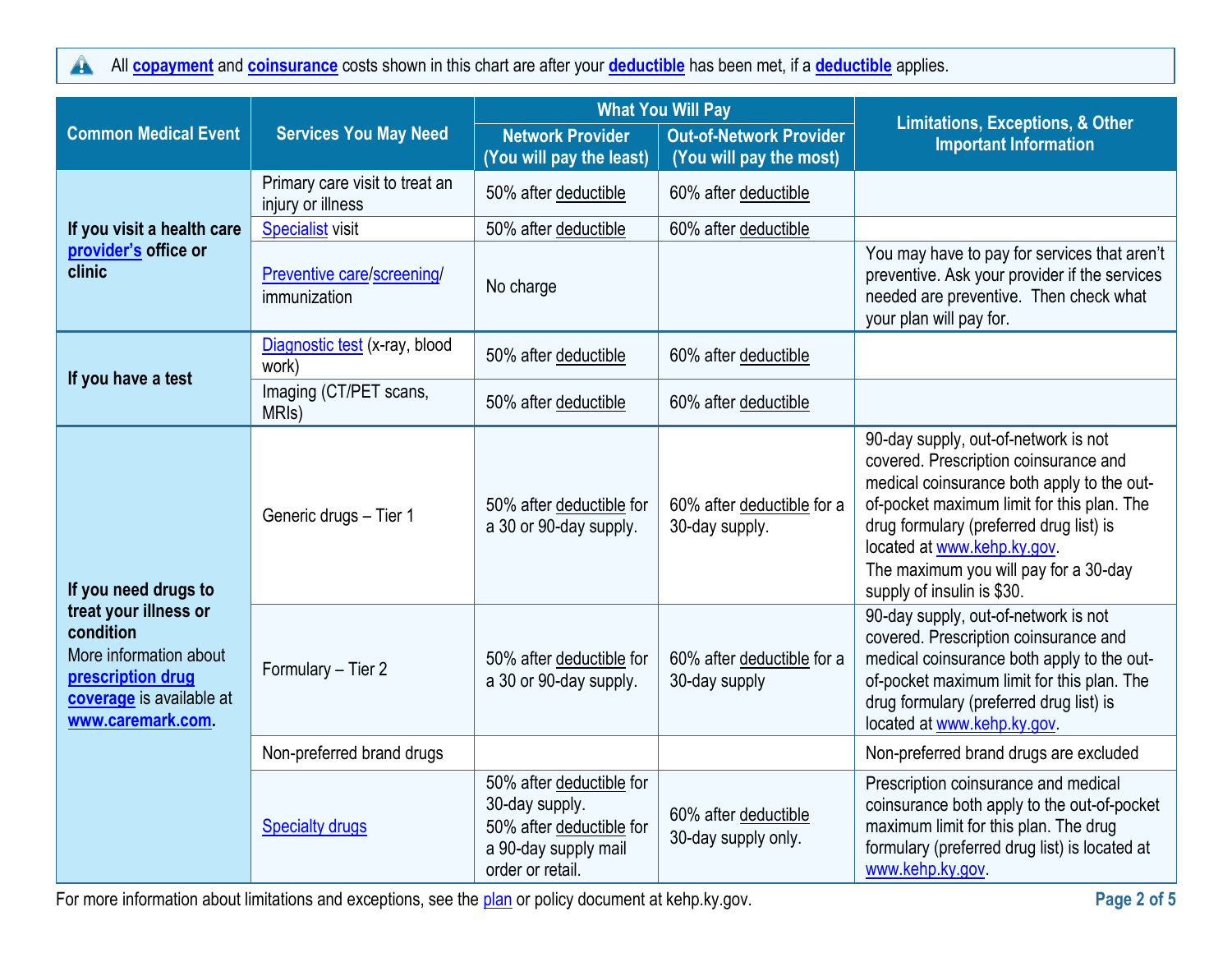|                                                                         | <b>What You Will Pay</b>                          |                          |                                | <b>Limitations, Exceptions, &amp; Other</b>                                                                                                                                                                                                              |
|-------------------------------------------------------------------------|---------------------------------------------------|--------------------------|--------------------------------|----------------------------------------------------------------------------------------------------------------------------------------------------------------------------------------------------------------------------------------------------------|
| <b>Common Medical Event</b>                                             | <b>Services You May Need</b>                      | <b>Network Provider</b>  | <b>Out-of-Network Provider</b> | <b>Important Information</b>                                                                                                                                                                                                                             |
|                                                                         |                                                   | (You will pay the least) | (You will pay the most)        |                                                                                                                                                                                                                                                          |
| If you have outpatient<br>surgery                                       | Facility fee (e.g., ambulatory<br>surgery center) | 50% after deductible     | 60% after deductible           |                                                                                                                                                                                                                                                          |
|                                                                         | Physician/surgeon fees                            | 50% after deductible     | 60% after deductible           |                                                                                                                                                                                                                                                          |
|                                                                         | <b>Emergency room care</b>                        | 50% after deductible     | 50% after deductible           |                                                                                                                                                                                                                                                          |
| If you need immediate<br>medical attention                              | <b>Emergency medical</b><br>transportation        | 50% after deductible     | 50% after deductible           |                                                                                                                                                                                                                                                          |
|                                                                         | <b>Urgent care</b>                                | 50% after deductible     | 50% after deductible           |                                                                                                                                                                                                                                                          |
| If you have a hospital                                                  | Facility fee (e.g., hospital<br>room)             | 50% after deductible     | 60% after deductible           |                                                                                                                                                                                                                                                          |
| stay                                                                    | Physician/surgeon fees                            | 50% after deductible     | 60% after deductible           |                                                                                                                                                                                                                                                          |
| If you need mental<br>health, behavioral                                | Outpatient services                               | 50% after deductible     | 60% after deductible           |                                                                                                                                                                                                                                                          |
| health, or substance<br>abuse services                                  | Inpatient services                                | 50% after deductible     | 60% after deductible           |                                                                                                                                                                                                                                                          |
|                                                                         | Office visits                                     | 50% after deductible     | 60% after deductible           |                                                                                                                                                                                                                                                          |
| If you are pregnant                                                     | Childbirth/delivery<br>professional services      | 50% after deductible     | 60% after deductible           |                                                                                                                                                                                                                                                          |
|                                                                         | Childbirth/delivery facility<br>services          | 50% after deductible     | 60% after deductible           |                                                                                                                                                                                                                                                          |
|                                                                         | Home health care                                  | 50% after deductible     | 60% after deductible           | Limited to 60 visits per year.                                                                                                                                                                                                                           |
| If you need help<br>recovering or have<br>other special health<br>needs | <b>Rehabilitation services</b>                    | 50% after deductible     | 60% after deductible           | Physical Therapy, Occupational Therapy,<br>and Speech Therapy have a combined limit<br>of 90 visits per calendar year. Chiropractic<br>care and manipulation therapy is limited to<br>26 visits per calendar year and no more<br>than one visit per day. |
|                                                                         | <b>Habilitation services</b>                      | 50% after deductible     | 60% after deductible           | Physical Therapy, Occupational Therapy,<br>and Speech Therapy have a combined limit<br>of 90 visits per calendar year. Chiropractic<br>care and manipulation therapy is limited to<br>26 visits per calendar year and no more<br>than one visit per day. |
|                                                                         | <b>Skilled nursing care</b>                       | 50% after deductible     | 60% after deductible           | Limited to 30 visits per year. Only available                                                                                                                                                                                                            |

For more information about limitations and exceptions, see the [plan](https://www.healthcare.gov/sbc-glossary/#plan) or policy document at kehp.ky.gov. **Page 3 page 3 page 3 of 5** 

 $\sim$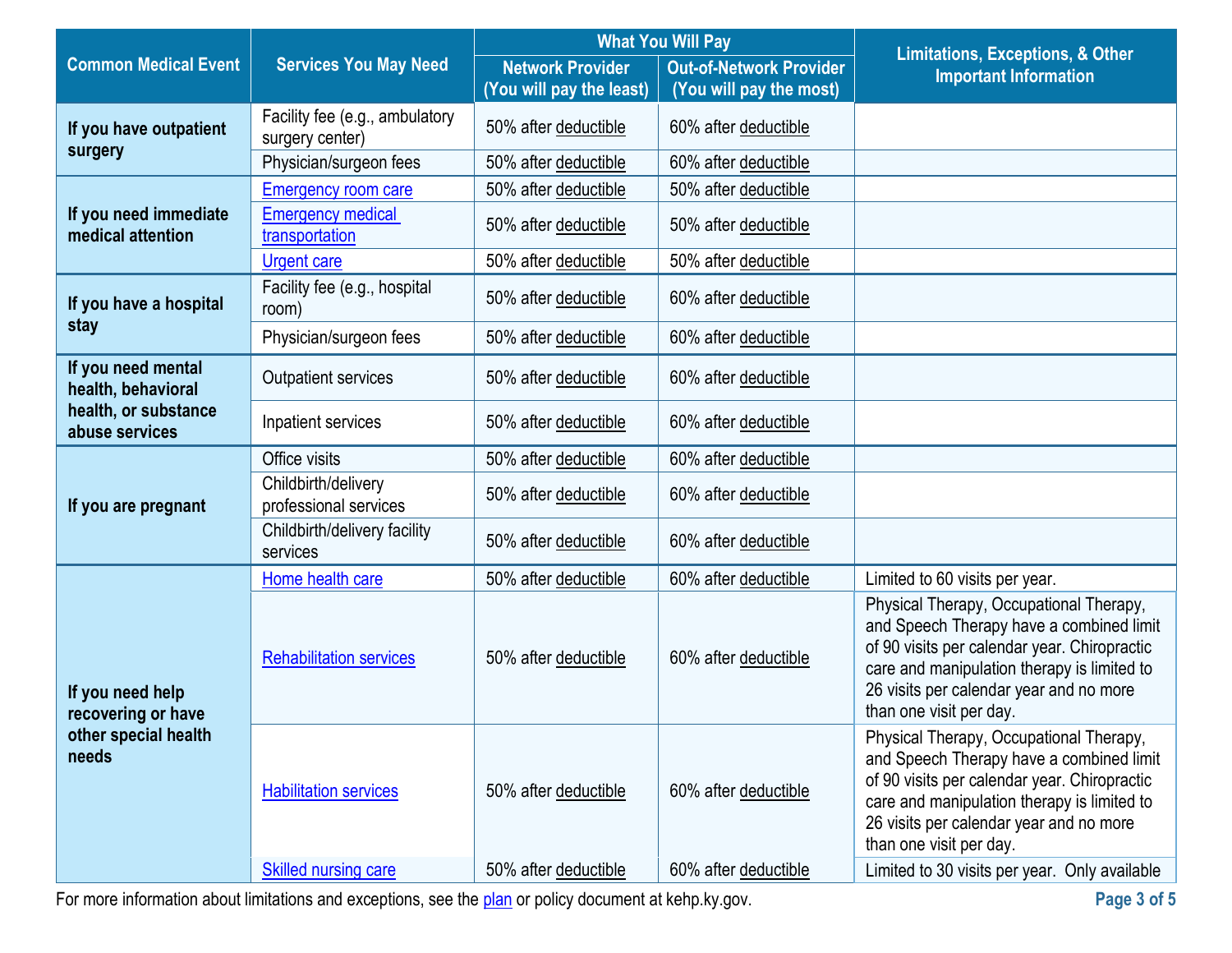|                             | <b>Services You May Need</b> | <b>What You Will Pay</b>                                    |                                                           | <b>Limitations, Exceptions, &amp; Other</b>                        |
|-----------------------------|------------------------------|-------------------------------------------------------------|-----------------------------------------------------------|--------------------------------------------------------------------|
| <b>Common Medical Event</b> |                              | <b>Network Provider</b><br>$ $ (You will pay the least) $ $ | <b>Out-of-Network Provider</b><br>(You will pay the most) | <b>Important Information</b>                                       |
|                             |                              |                                                             |                                                           | in a Home Health setting and applies to<br>Home Health limits.     |
|                             | Durable medical equipment    | 50% after deductible                                        | 60% after deductible                                      |                                                                    |
|                             | <b>Hospice services</b>      | 50% after deductible                                        | 60% after deductible                                      |                                                                    |
| If your child needs         | Children's eye exam          | Not Covered                                                 | Not Covered                                               | Children's vision screenings are covered<br>under preventive care. |
| dental or eye care          | Children's glasses           | Not Covered                                                 | Not Covered                                               |                                                                    |
|                             | Children's dental check-up   | Not Covered                                                 | Not Covered                                               |                                                                    |

### **Excluded Services & Other Covered Services:**

| Services Your Plan Generally Does NOT Cover (Check your policy or plan document for more information and a list of any other excluded services.) |                                                                                                                             |                                                                                                                                        |  |
|--------------------------------------------------------------------------------------------------------------------------------------------------|-----------------------------------------------------------------------------------------------------------------------------|----------------------------------------------------------------------------------------------------------------------------------------|--|
| Acupunture<br>Cosmetic surgery<br>Dental care (Adult)<br>Infertility treatment                                                                   | Long-term care<br>Non-emergency care when traveling outside the<br>U.S.<br>Private Duty nursing<br>Routine eye care (Adult) | Routine foot care (unless you have been diagnosed<br>with diabetes). Consult your Summary Plan<br>Description.<br>Weight loss programs |  |
| Other Covered Services (Limitations may apply to these services. This isn't a complete list. Please see your plan document.)                     |                                                                                                                             |                                                                                                                                        |  |
| <b>Bariatric surgery</b>                                                                                                                         | Hearing aids (Coverage is limited to 1 hearing                                                                              |                                                                                                                                        |  |
| Chiropractic Care                                                                                                                                | aid per ear, every 36 months)                                                                                               |                                                                                                                                        |  |

Your Rights to Continue Coverage: There are agencies that can help if you want to continue your coverage after it ends. The contact information for those agencies is: HealthEquity 888-678-4881. Other coverage options may be available to you, too, including buying individual insurance coverage through the Health [Insurance](https://www.healthcare.gov/sbc-glossary/#health-insurance) [Marketplace.](https://www.healthcare.gov/sbc-glossary/#marketplace) For more information about the [Marketplace,](https://www.healthcare.gov/sbc-glossary/#marketplace) visit [www.HealthCare.gov](http://www.healthcare.gov/) or call 1-800-318- 2596.

Your Grievance and Appeals Rights: There are agencies that can help if you have a complaint against your [plan](https://www.healthcare.gov/sbc-glossary/#plan) for a denial of a [claim.](https://www.healthcare.gov/sbc-glossary/#claim) This complaint is called a [grievance](https://www.healthcare.gov/sbc-glossary/#grievance) or [appeal.](https://www.healthcare.gov/sbc-glossary/#appeal) For more information about your rights, look at the explanation of benefits you will receive for that medical [claim.](https://www.healthcare.gov/sbc-glossary/#claim) Your [plan](https://www.healthcare.gov/sbc-glossary/#plan) documents also provide complete information on how to submit [a claim,](https://www.healthcare.gov/sbc-glossary/#claim) [appeal,](https://www.healthcare.gov/sbc-glossary/#appeal) or a [grievance](https://www.healthcare.gov/sbc-glossary/#grievance) for any reason to your [plan.](https://www.healthcare.gov/sbc-glossary/#plan) For more information about your rights, this notice, or assistance, contact: Anthem BlueCross BlueShield

| em BlueCross BlueSnield. | CVS/Caremark              |
|--------------------------|---------------------------|
| ATTN: Appeals            | <b>Appeals Department</b> |
| P.O. Box 105568          | MC109                     |
| Atlanta, GA 30348-5568   | P.O. Box 52084            |
|                          | Phoenix, AZ 85072-2084    |

# **Does this plan provide Minimum Essential Coverage? Yes**

[Minimum Essential Coverage](https://www.healthcare.gov/sbc-glossary/#minimum-essential-coverage) generally includes [plans,](https://www.healthcare.gov/sbc-glossary/#plan) [health insurance](https://www.healthcare.gov/sbc-glossary/#health-insurance) available through the [Marketplace](https://www.healthcare.gov/sbc-glossary/#marketplace) or other individual market policies, Medicare, Medicaid,

For more information about limitations and exceptions, see the [plan](https://www.healthcare.gov/sbc-glossary/#plan) or policy document at kehp.ky.gov.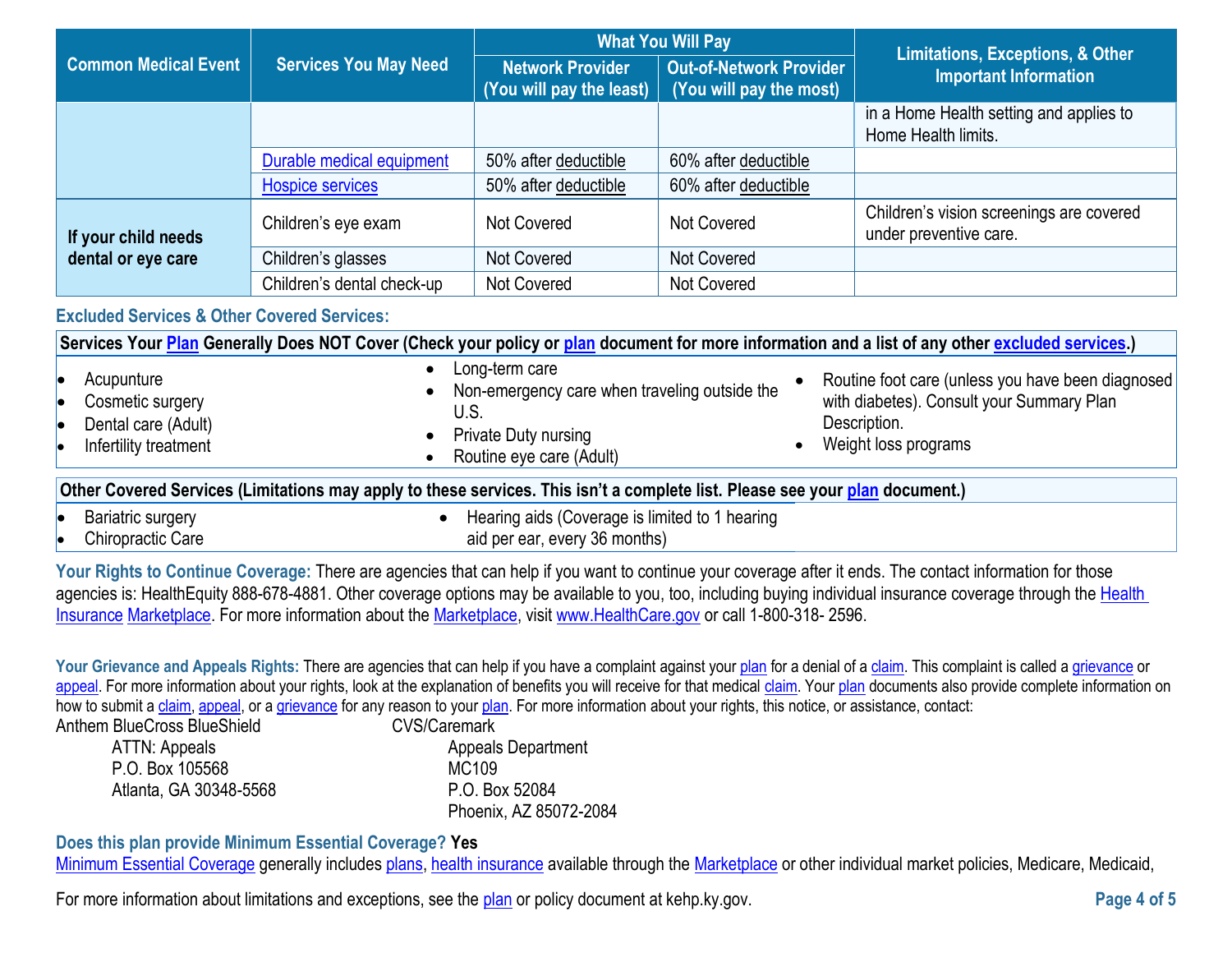CHIP, TRICARE, and certain other coverage. If you are eligible for certain types of [Minimum Essential Coverage,](https://www.healthcare.gov/sbc-glossary/#minimum-essential-coverage) you may not be eligible for the [premium tax credit.](https://www.healthcare.gov/sbc-glossary/#premium-tax-credits)

**Does this plan meet the Minimum Value Standards? Yes** If your [plan](https://www.healthcare.gov/sbc-glossary/#plan) doesn't meet the [Minimum Value Standards,](https://www.healthcare.gov/sbc-glossary/#minimum-value-standard) you may be eligible for a [premium tax credit](https://www.healthcare.gov/sbc-glossary/#premium-tax-credits) to help you pay for a plan through the [Marketplace.](https://www.healthcare.gov/sbc-glossary/#marketplace)

#### **Language Access Services:**

Spanish (Español): Para obtener asistencia en Español, llame al 844-402-5347.

*To see examples of how this [plan](https://www.healthcare.gov/sbc-glossary/#plan) might cover costs for a sample medical situation, see the next section.*

**PRA Disclosure Statement:** According to the Paperwork Reduction Act of 1995, no persons are required to respond to a collection of information unless it displays a valid OMB control number. The valid OMB control number for this information collection is **0938-1146**. The time required to complete this information collection is estimated to average **0.08** hours per response, including the time to review instructions, search existing data resources, gather the data needed, and complete and review the information collection. If you have comments concerning the accuracy of the time estimate(s) or suggestions for improving this form, please write to: CMS, 7500 Security Boulevard, Attn: PRA Reports Clearance Officer, Mail Stop C4-26-05, Baltimore, Maryland 21244-1850.